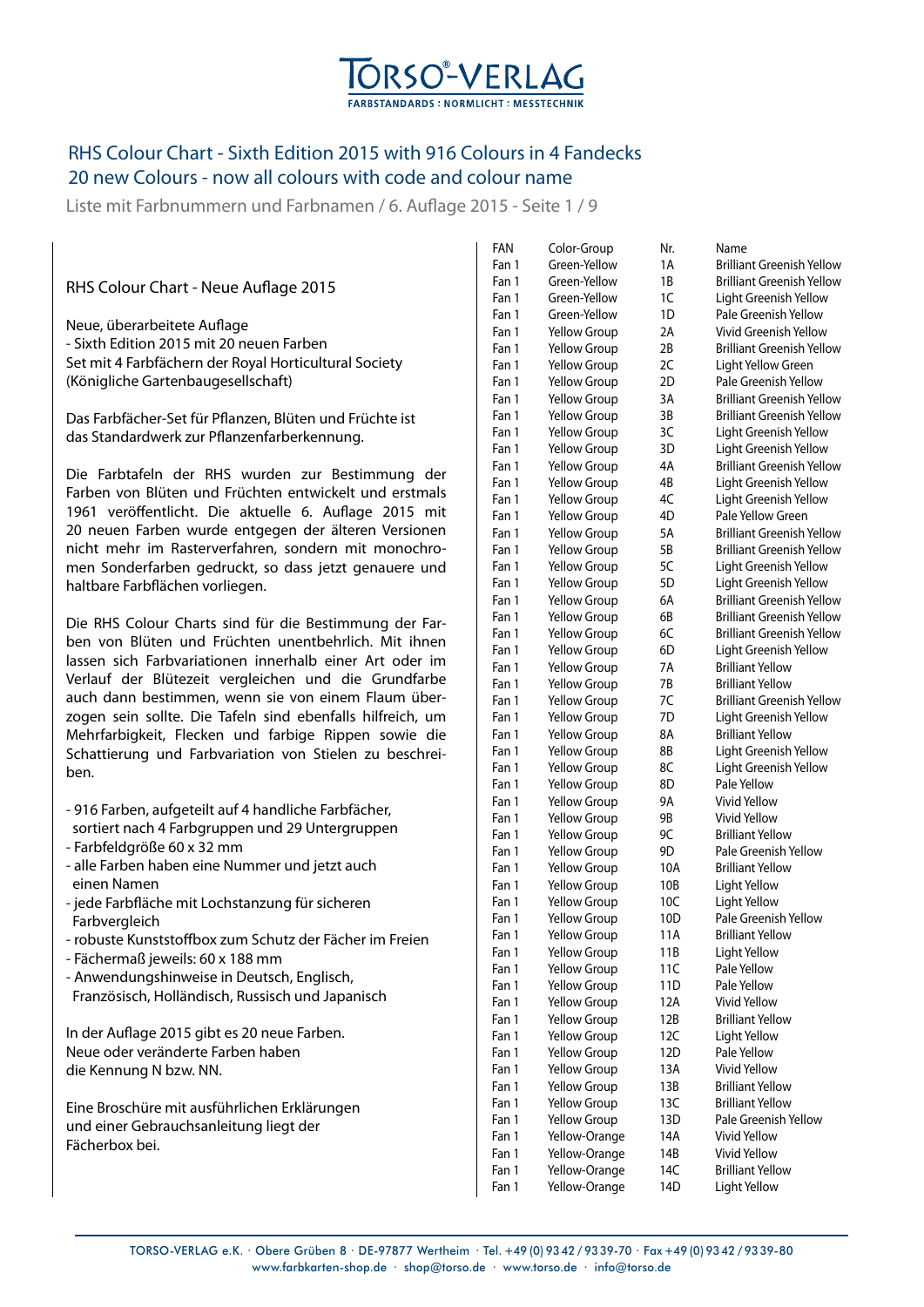

Liste mit Farbnummern und Farbnamen / 6. Auflage 2015 - Seite 2 / 9

| FAN   | Color-Group   | Nr.             | Name                           | FAN   | Color-Group      | Nr.          | Name                         |
|-------|---------------|-----------------|--------------------------------|-------|------------------|--------------|------------------------------|
| Fan 1 | Yellow-Orange | 15A             | <b>Vivid Yellow</b>            | Fan 1 | Orange Group     | 28A          | Vivid Yellowish Pink         |
| Fan 1 | Yellow-Orange | 15B             | Vivid Yellow                   | Fan 1 | Orange Group     | 28B          | Vivid Orange                 |
| Fan 1 | Yellow-Orange | 15C             | <b>Brilliant Yellow</b>        | Fan 1 | Orange Group     | 28C          | Light Orange                 |
| Fan 1 | Yellow-Orange | 15D             | Light Yellow                   | Fan 1 | Orange Group     | 28D          | Light Orange                 |
| Fan 1 | Yellow-Orange | 16A             | Vivid Yellow                   | Fan 1 | Orange Group     | 29A          | <b>Brilliant Orange</b>      |
| Fan 1 | Yellow-Orange | 16B             | Light Orange Yellow            | Fan 1 | Orange Group     | 29B          | Light Orange                 |
| Fan 1 | Yellow-Orange | 16C             | Light Orange Yellow            | Fan 1 | Orange Group     | 29C          | Light Yellowish Pink         |
| Fan 1 | Yellow-Orange | 16D             | Pale Orange Yellow             | Fan 1 | Orange Group     | 29D          | Pale Yellowish Pink          |
| Fan 1 | Yellow-Orange | 17A             | <b>Strong Orange Yellow</b>    | Fan 1 | Orange-Red       | 30A          | Vivid Reddish Orange         |
| Fan 1 | Yellow-Orange | 17B             | Vivid Yellow                   | Fan 1 | Orange-Red       | 30B          | Vivid Reddish Orange         |
| Fan 1 | Yellow-Orange | 17C             | <b>Vivid Yellow</b>            | Fan 1 | Orange-Red       | 30C          | Vivid Yellowish Pink         |
| Fan 1 | Yellow-Orange | 17D             | Light Yellow                   | Fan 1 | Orange-Red       | 30D          | <b>Strong Orange</b>         |
| Fan 1 | Yellow-Orange | 18A             | Light Yellow                   | Fan 1 | Orange-Red       | N 30A        | Vivid Reddish Orange         |
| Fan 1 | Yellow-Orange | 18B             | Light Yellow                   | Fan 1 | Orange-Red       | <b>N 30B</b> | Vivid Reddish Orange         |
| Fan 1 | Yellow-Orange | 18C             | Pale Yellow                    | Fan 1 | Orange-Red       | N 30C        | Vivid Reddish Orange         |
| Fan 1 | Yellow-Orange | 18D             | Pale Yellow                    | Fan 1 | Orange-Red       | N 30D        | Vivid Orange                 |
| Fan 1 | Yellow-Orange | 19A             | Light Orange Yellow            | Fan 1 | Orange-Red       | 31A          | <b>Strong Reddish Orange</b> |
| Fan 1 | Yellow-Orange | 19B             | Light Yellowish Pink           | Fan 1 | Orange-Red       | 31B          | Strong Reddish Orange        |
| Fan 1 | Yellow-Orange | 19C             | Pale Yellow                    | Fan 1 | Orange-Red       | 31C          | Strong Yellowish Pink        |
| Fan 1 | Yellow-Orange | 19D             | Pale Orange Yellow             | Fan 1 | Orange-Red       | 31D          | Moderate Yellowish Pink      |
| Fan 1 | Yellow-Orange | 20A             | <b>Brilliant Yellow</b>        | Fan 1 | Orange-Red       | 32A          | Vivid Reddish Orange         |
| Fan 1 | Yellow-Orange | 20B             | Light Yellow                   | Fan 1 | Orange-Red       | 32B          | <b>Strong Reddish Orange</b> |
| Fan 1 | Yellow-Orange | 20C             | Pale Yellow                    | Fan 1 | Orange-Red       | 32C          | Strong Yellowish Pink        |
| Fan 1 | Yellow-Orange | 20 <sub>D</sub> | Pale Yellow                    | Fan 1 | Orange-Red       | 32D          | Strong Yellowish Pink        |
| Fan 1 | Yellow-Orange | 21A             | Vivid Orange Yellow            | Fan 1 | Orange-Red       | 33A          | Vivid Reddish Orange         |
| Fan 1 | Yellow-Orange | 21B             | <b>Brilliant Orange Yellow</b> | Fan 1 | Orange-Red       | 33B          | Vivid Reddish Orange         |
| Fan 1 | Yellow-Orange | 21C             | <b>Brilliant Yellow</b>        | Fan 1 | Orange-Red       | 33C          | Strong Yellowish Pink        |
| Fan 1 | Yellow-Orange | 21D             | Light Yellow                   | Fan 1 | Orange-Red       | 33D          | Moderate Yellowish Pink      |
| Fan 1 | Yellow-Orange | 22A             | <b>Strong Orange Yellow</b>    | Fan 1 | Orange-Red       | 34A          | Vivid Reddish Orange         |
| Fan 1 | Yellow-Orange | 22B             | Light Orange Yellow            | Fan 1 | Orange-Red       | 34B          | Vivid Reddish Orange         |
| Fan 1 | Yellow-Orange | 22C             | Light Orange Yellow            | Fan 1 | Orange-Red       | 34C          | <b>Strong Reddish Orange</b> |
| Fan 1 | Yellow-Orange | 22D             | Light Orange Yellow            | Fan 1 | Orange-Red       | 34D          | Strong Yellowish Pink        |
| Fan 1 | Yellow-Orange | 23A             | Vivid Orange Yellow            | Fan 1 | Orange-Red       | N 34A        | Moderate Red                 |
| Fan 1 | Yellow-Orange | 23B             | <b>Brilliant Orange Yellow</b> | Fan 1 | Orange-Red       | N 34B        | Strong Reddish Orange        |
| Fan 1 | Yellow-Orange | 23C             | Light Orange Yellow            | Fan 1 | Orange-Red       | N 34C        | Moderate Red                 |
| Fan 1 | Yellow-Orange | 23D             | Pale Orange Yellow             | Fan 1 | Orange-Red       | N 34D        | Moderate Reddish Orange      |
| Fan 1 | Orange Group  | 24A             | <b>Strong Orange</b>           | Fan 1 | Orange-Red       | 35A          | Moderate Reddish Orange      |
| Fan 1 | Orange Group  | 24B             | <b>Strong Orange Yellow</b>    | Fan 1 | Orange-Red       | 35B          | Moderate Reddish Orange      |
| Fan 1 | Orange Group  | 24C             | Light Orange Yellow            | Fan 1 | Orange-Red       | 35C          | Strong Yellowish Pink        |
| Fan 1 | Orange Group  | 24D             | Pale Orange Yellow             | Fan 1 | Orange-Red       | 35D          | Moderate Pink                |
| Fan 1 | Orange Group  | 25A             | <b>Strong Orange</b>           | Fan 1 | Red Group        | 36A          | Light Yellowish Pink         |
| Fan 1 | Orange Group  | 25B             | <b>Strong Orange</b>           | Fan 1 | Red Group        | 36B          | Light Yellowish Pink         |
| Fan 1 | Orange Group  | 25C             | <b>Brilliant Orange</b>        | Fan 1 | Red Group        | 36C          | Light Yellowish Pink         |
| Fan 1 | Orange Group  | 25D             | Light Orange Yellow            | Fan 1 | Red Group        | 36D          | Pale Yellowish Pink          |
| Fan 1 | Orange Group  | N 25A           | <b>Strong Orange</b>           | Fan 1 | <b>Red Group</b> | 37A          | <b>Strong Yellowish Pink</b> |
| Fan 1 | Orange Group  | N 25B           | <b>Strong Orange</b>           | Fan 1 | Red Group        | 37B          | Strong Yellowish Pink        |
| Fan 1 | Orange Group  | N 25C           | <b>Strong Orange</b>           | Fan 1 | Red Group        | 37C          | Moderate Yellowish Pink      |
| Fan 1 | Orange Group  | N 25D           | <b>Strong Orange Yellow</b>    | Fan 1 | Red Group        | 37D          | Light Yellowish Pink         |
| Fan 1 | Orange Group  | 26A             | <b>Strong Orange</b>           | Fan 1 | <b>Red Group</b> | 38A          | Strong Yellowish Pink        |
| Fan 1 | Orange Group  | 26B             | <b>Strong Orange</b>           | Fan 1 | Red Group        | 38B          | Moderate Yellowish Pink      |
| Fan 1 | Orange Group  | 26C             | Light Orange                   | Fan 1 | Red Group        | 38C          | Light Yellowish Pink         |
| Fan 1 | Orange Group  | 26D             | Light Yellowish Pink           | Fan 1 | Red Group        | 38D          | Light Yellowish Pink         |
| Fan 1 | Orange Group  | 27A             | Light Yellowish Pink           | Fan 1 | Red Group        | 39A          | <b>Strong Red</b>            |
| Fan 1 | Orange Group  | 27B             | Light Yellowish Pink           | Fan 1 | Red Group        | 39B          | Deep Yellowish Pink          |
| Fan 1 | Orange Group  | 27C             | Pale Yellowish Pink            | Fan 1 | Red Group        | 39C          | Moderate Yellowish Pink      |
| Fan 1 | Orange Group  | 27D             | Pale Yellowish Pink            | Fan 1 | Red Group        | 39D          | Light Pink                   |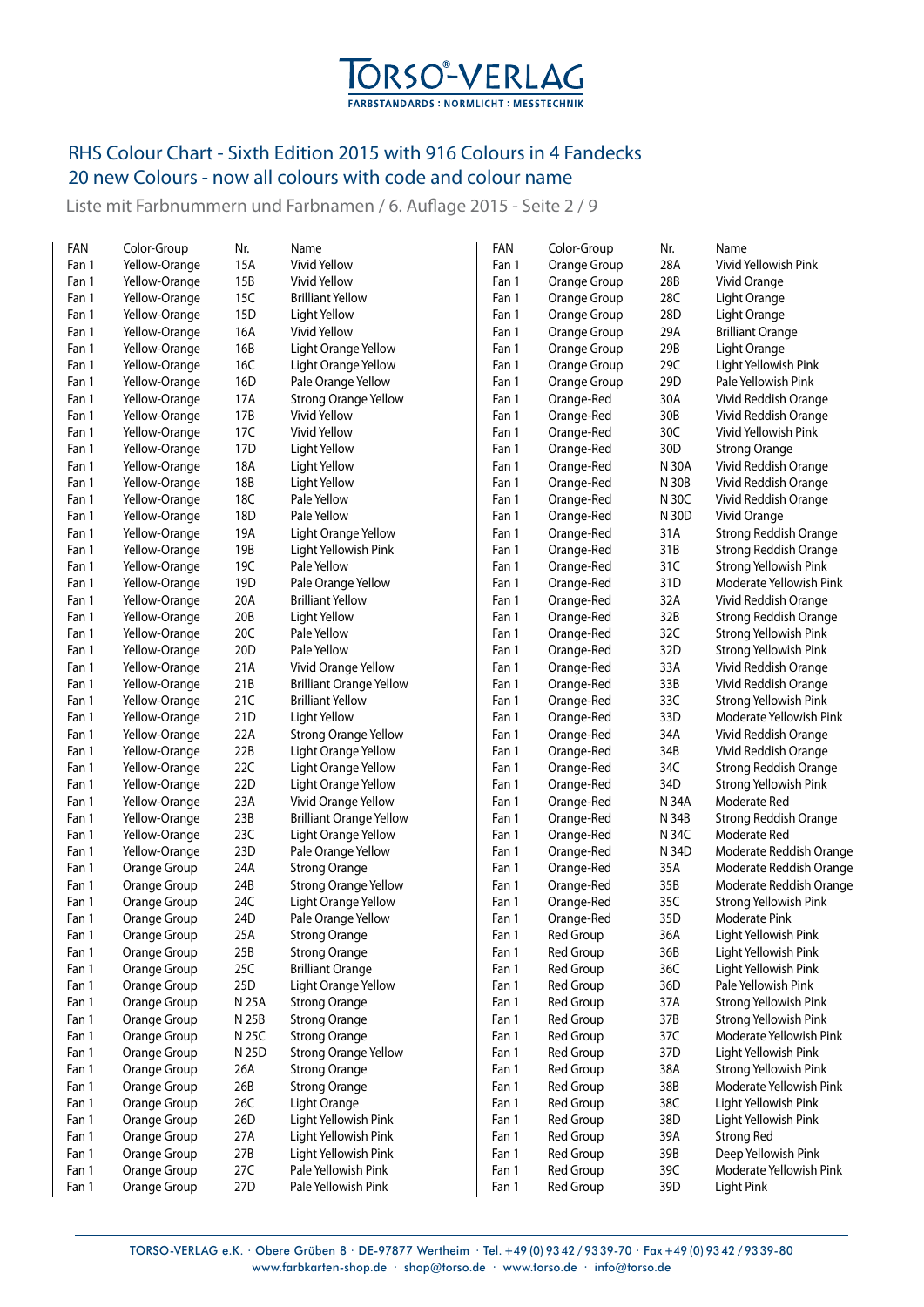

Liste mit Farbnummern und Farbnamen / 6. Auflage 2015 - Seite 3 / 9

| FAN            | Color-Group                   | Nr.        | Name                                | FAN            | Color-Group                          | Nr.        | Name                                                      |
|----------------|-------------------------------|------------|-------------------------------------|----------------|--------------------------------------|------------|-----------------------------------------------------------|
| Fan 1          | <b>Red Group</b>              | 40A        | Vivid Reddish Orange                | Fan 1          | Red Group                            | 53A        | Deep Red                                                  |
| Fan 1          | Red Group                     | 40B        | Vivid Reddish Orange                | Fan 1          | Red Group                            | 53B        | <b>Strong Red</b>                                         |
| Fan 1          | Red Group                     | 40C        | Strong Reddish Orange               | Fan 1          | <b>Red Group</b>                     | 53C        | <b>Strong Red</b>                                         |
| Fan 1          | <b>Red Group</b>              | 40D        | Strong Yellowish Pink               | Fan 1          | Red Group                            | 53D        | <b>Strong Red</b>                                         |
| Fan 1          | <b>Red Group</b>              | 41A        | Vivid Reddish Orange                | Fan 1          | Red Group                            | 54A        | <b>Strong Purplish Red</b>                                |
| Fan 1          | <b>Red Group</b>              | 41B        | <b>Strong Red</b>                   | Fan 1          | Red Group                            | 54B        | Deep Purplish Pink                                        |
| Fan 1          | Red Group                     | 41C        | Moderate Reddish Orange             | Fan 1          | Red Group                            | 54C        | <b>Strong Pink</b>                                        |
| Fan 1          | Red Group                     | 41D        | Deep Yellowish Pink                 | Fan 1          | Red Group                            | 54D        | Moderate Purplish Pink                                    |
| Fan 1          | Red Group                     | 42 A       | Vivid Reddish Orange                | Fan 1          | Red Group                            | 55A        | Deep Purplish Pink                                        |
| Fan 1          | <b>Red Group</b>              | 42B        | <b>Strong Reddish Orange</b>        | Fan 1          | Red Group                            | 55B        | <b>Strong Purplish Pink</b>                               |
| Fan 1          | Red Group                     | 42C        | <b>Strong Reddish Orange</b>        | Fan 1          | Red Group                            | 55C        | Light Purplish Pink                                       |
| Fan 1          | Red Group                     | 42D        | Moderate Reddish Orange             | Fan 1          | Red Group                            | 55D        | Pale Purplish Pink                                        |
| Fan 1          | Red Group                     | 43A        | Vivid Reddish Orange                | Fan 1          | Red Group                            | 56A        | Pale Purplish Pink                                        |
| Fan 1          | Red Group                     | 43B        | Vivid Reddish Orange                | Fan 1          | Red Group                            | 56B        | Pale Purplish Pink                                        |
| Fan 1          | Red Group                     | 43C        | Deep Yellowish Pink                 | Fan 1          | Red Group                            | 56C        | Pale Purplish Pink                                        |
| Fan 1          | Red Group                     | 43D        | Strong Yellowish Pink               | Fan 1          | Red Group                            | 56D        | Pale Purplish Pink                                        |
| Fan 1          | Red Group                     | 44A        | Vivid Red                           | Fan 2          | Red-Purple Group                     | N 57A      | Vivid Purplish Red                                        |
| Fan 1          | <b>Red Group</b>              | 44B        | Vivid Reddish Orange                | Fan 2          | Red-Purple Group                     | N 57B      | Vivid Purplish Red                                        |
| Fan 1          | Red Group                     | 44C        | Vivid Reddish Orange                | Fan 2          | Red-Purple Group                     | N 57C      | Deep Purplish Pink                                        |
| Fan 1          | Red Group                     | 44D        | Deep Yellowish Pink                 | Fan 2          | Red-Purple Group                     | N 57D      | Deep Purplish Pink                                        |
| Fan 1          | Red Group                     | 45A        | Vivid Red                           | Fan 2          | Red-Purple Group                     | 58A        | Moderate Purplish Red                                     |
| Fan 1          | Red Group                     | 45B        | <b>Vivid Red</b>                    | Fan 2          | Red-Purple Group                     | 58B        | Strong Purplish Red                                       |
| Fan 1          | <b>Red Group</b>              | 45C        | <b>Vivid Red</b>                    | Fan 2          | Red-Purple Group                     | 58C        | Strong Purplish Red                                       |
| Fan 1          | <b>Red Group</b>              | 45D        | <b>Strong Red</b>                   | Fan 2          | Red-Purple Group                     | 58D        | Deep Purplish Pink                                        |
| Fan 1          | Red Group                     | N 45A      | Moderate Red                        | Fan 2          | Red-Purple Group                     | 59A        | Dark Red                                                  |
| Fan 1          | Red Group                     | N 45B      | Moderate Red                        | Fan 2          | Red-Purple Group                     | 59B        | Deep Purplish Red                                         |
| Fan 1          | <b>Red Group</b>              | N 45C      | Moderate Red                        | Fan 2          | Red-Purple Group                     | 59C        | Moderate Purplish Red                                     |
| Fan 1          | <b>Red Group</b>              | N 45D      | Moderate Red                        | Fan 2          | Red-Purple Group                     | 59D        | <b>Strong Purplish Red</b>                                |
| Fan 1          | Red Group                     | 46A        |                                     | Fan 2          |                                      | 60A        | Deep Red                                                  |
| Fan 1          | <b>Red Group</b>              | 46B        | <b>Strong Red</b><br>Vivid Red      | Fan 2          | Red-Purple Group                     | 60B        | <b>Strong Purplish Red</b>                                |
| Fan 1          | Red Group                     | 46C        | Vivid Red                           | Fan 2          | Red-Purple Group<br>Red-Purple Group | 60C        | Strong Purplish Red                                       |
|                | <b>Red Group</b>              | 46D        | Deep Yellowish Pink                 | Fan 2          |                                      | 60D        | Strong Purplish Red                                       |
| Fan 1<br>Fan 1 | <b>Red Group</b>              | 47 A       | Moderate Red                        | Fan 2          | Red-Purple Group                     | 61A        |                                                           |
| Fan 1          | Red Group                     | 47B        |                                     | Fan 2          | Red-Purple Group                     | 61B        | Deep Purplish Red                                         |
| Fan 1          | <b>Red Group</b>              | 47C        | <b>Strong Red</b>                   | Fan 2          | Red-Purple Group                     | 61C        | <b>Strong Purplish Red</b>                                |
|                | <b>Red Group</b>              |            | Deep Yellowish Pink                 | Fan 2          | Red-Purple Group                     |            | Vivid Purplish Red<br>Deep Purplish Pink                  |
| Fan 1          |                               | 47D<br>48A | Deep Pink                           | Fan 2          | Red-Purple Group                     | 61D<br>62A |                                                           |
| Fan 1          | Red Group                     |            | Deep Pink                           |                | Red-Purple Group                     |            | <b>Strong Purplish Pink</b>                               |
| Fan 1          | Red Group                     | 48B        | Deep Pink                           | Fan 2<br>Fan 2 | Red-Purple Group                     | 62B        | Moderate Purplish Pink                                    |
| Fan 1          | Red Group                     | 48C<br>48D | <b>Strong Pink</b>                  |                | Red-Purple Group                     | 62C<br>62D | Light Purplish Pink                                       |
| Fan 1          | Red Group                     |            | <b>Strong Pink</b>                  | Fan 2          | Red-Purple Group                     |            | Pale Purplish Pink                                        |
| Fan 1          | Red Group                     | 49A        | <b>Strong Pink</b><br>Moderate Pink | Fan 2          | Red-Purple Group                     | 63A        | <b>Strong Purplish Red</b>                                |
| Fan 1          | Red Group<br><b>Red Group</b> | 49B        |                                     | Fan 2          | Red-Purple Group                     | 63B        | <b>Strong Purplish Red</b><br><b>Strong Purplish Pink</b> |
| Fan 1          |                               | 49C        | Light Pink                          | Fan 2          | Red-Purple Group                     | 63C        |                                                           |
| Fan 1          | Red Group                     | 49D        | Pale Pink                           | Fan 2          | Red-Purple Group                     | 63D        | Light Purplish Pink                                       |
| Fan 1          | Red Group                     | 50A        | <b>Strong Red</b>                   | Fan 2          | Red-Purple Group                     | 64A        | Moderate Purplish Red                                     |
| Fan 1          | Red Group                     | 50B        | Deep Pink                           | Fan 2          | Red-Purple Group                     | 64B        | Strong Purplish Red                                       |
| Fan 1          | <b>Red Group</b>              | 50C        | <b>Strong Pink</b>                  | Fan 2          | Red-Purple Group                     | 64C        | Strong Purplish Red                                       |
| Fan 1          | Red Group                     | 50D        | Light Pink                          | Fan 2          | Red-Purple Group                     | 64D        | Deep Purplish Pink                                        |
| Fan 1          | Red Group                     | 51A        | <b>Strong Red</b>                   | Fan 2          | Red-Purple Group                     | 65A        | Moderate Purplish Pink                                    |
| Fan 1          | <b>Red Group</b>              | 51B        | Deep Pink                           | Fan 2          | Red-Purple Group                     | 65B        | Light Purplish Pink                                       |
| Fan 1          | Red Group                     | 51C        | Deep Pink                           | Fan 2          | Red-Purple Group                     | 65C        | Pale Purplish Pink                                        |
| Fan 1          | Red Group                     | 51D        | <b>Moderate Pink</b>                | Fan 2          | Red-Purple Group                     | 65D        | Pale Purplish Pink                                        |
| Fan 1          | <b>Red Group</b>              | 52A        | Vivid Red                           | Fan 2          | Red-Purple Group                     | N 66A      | Vivid Purplish Pink                                       |
| Fan 1          | Red Group                     | 52B        | Deep Pink                           | Fan 2          | Red-Purple Group                     | N 66B      | Vivid Purplish Pink                                       |
| Fan 1          | Red Group                     | 52C        | Deep Pink                           | Fan 2          | Red-Purple Group                     | N 66C      | Deep Purplish Pink                                        |
| Fan 1          | Red Group                     | 52D        | <b>Strong Pink</b>                  | Fan 2          | Red-Purple Group                     | N 66D      | Deep Purplish Pink                                        |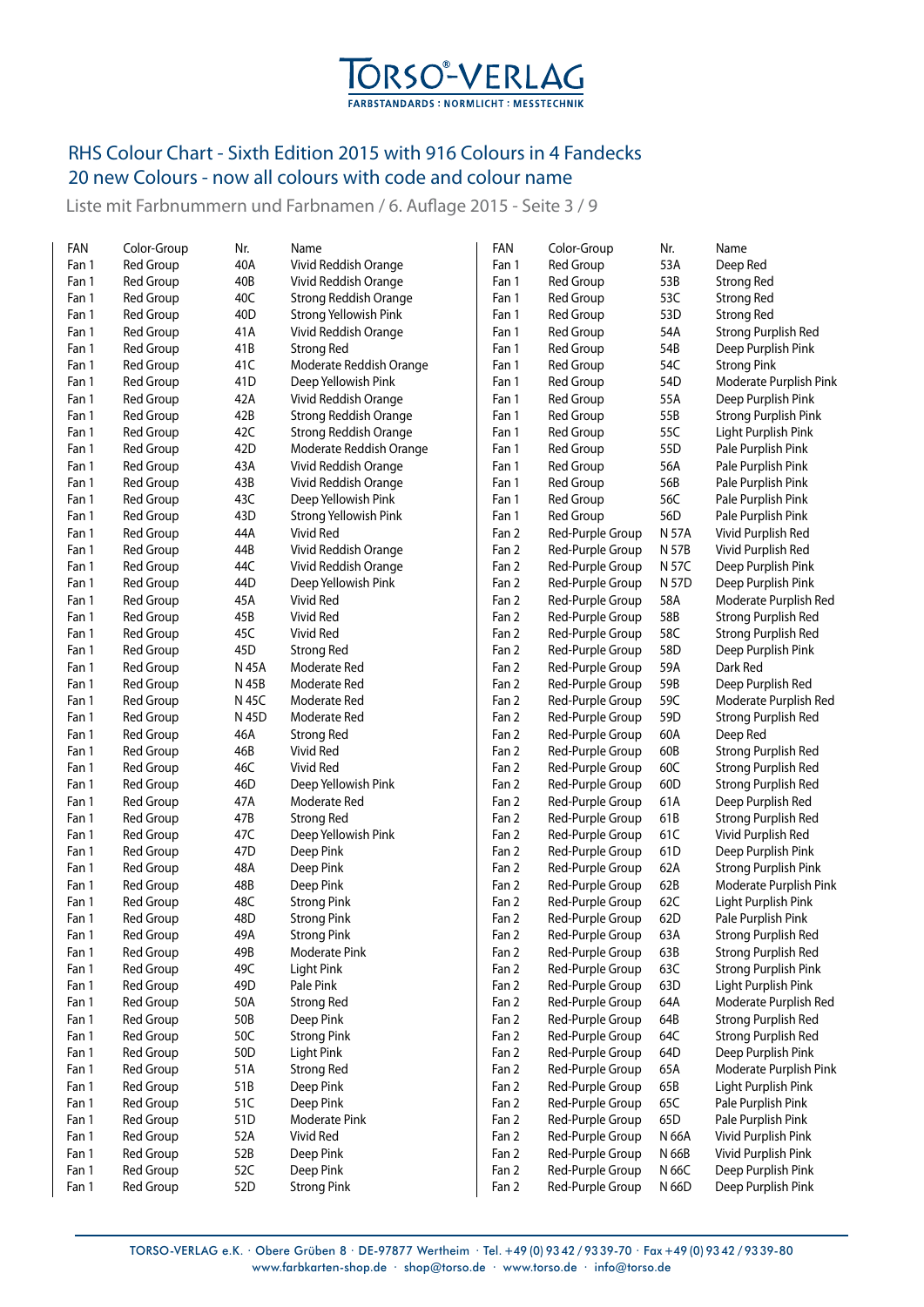

Liste mit Farbnummern und Farbnamen / 6. Auflage 2015 - Seite 4 / 9

| FAN   | Color-Group      | Nr.           | Name                         | FAN   | Color-Group         | Nr.           | Name                    |
|-------|------------------|---------------|------------------------------|-------|---------------------|---------------|-------------------------|
| Fan 2 | Red-Purple Group | 67A           | <b>Strong Purplish Red</b>   | Fan 2 | Purple Group        | N 78A         | Strong Reddish Purple   |
| Fan 2 | Red-Purple Group | 67B           | Vivid Purplish Red           | Fan 2 | Purple Group        | N 78B         | Strong Reddish Purple   |
| Fan 2 | Red-Purple Group | 67C           | Deep Purplish Pink           | Fan 2 | Purple Group        | N 78C         | Deep Purplish Pink      |
| Fan 2 | Red-Purple Group | 67D           | <b>Strong Purplish Pink</b>  | Fan 2 | Purple Group        | N 78D         | Light Reddish Purple    |
| Fan 2 | Red-Purple Group | 68A           | Deep Purplish Pink           | Fan 2 | Purple Group        | <b>NN 78A</b> | Strong Reddish Purple   |
| Fan 2 | Red-Purple Group | 68B           | <b>Strong Purplish Pink</b>  | Fan 2 | Purple Group        | <b>NN 78B</b> | Strong Reddish Purple   |
| Fan 2 | Red-Purple Group | 68C           | Moderate Purplish Pink       | Fan 2 | Purple Group        | <b>NN 78C</b> | Strong Reddish Purple   |
| Fan 2 | Red-Purple Group | 68D           | Light Purplish Pink          | Fan 2 | Purple Group        | <b>NN 78D</b> | Light Reddish Purple    |
| Fan 2 | Red-Purple Group | 69A           | Very Pale Purple             | Fan 2 | Purple Group        | 79A           | Dark Purple             |
| Fan 2 | Red-Purple Group | 69B           | Very Pale Purple             | Fan 2 | Purple Group        | 79B           | Dark Purple             |
| Fan 2 | Red-Purple Group | 69C           | Very Pale Purple             | Fan 2 | Purple Group        | 79C           | Dark Purple             |
| Fan 2 | Red-Purple Group | 69D           | Very Pale Purple             | Fan 2 | Purple Group        | 79D           | Moderate Purple         |
| Fan 2 | Red-Purple Group | 70A           | Moderate Purplish Red        | Fan 2 | Purple Group        | N 79A         | Dark Purplish Red       |
| Fan 2 | Red-Purple Group | 70B           | Strong Reddish Purple        | Fan 2 | Purple Group        | N 79B         | Dark Purplish Red       |
| Fan 2 | Red-Purple Group | 70C           | Deep Purplish Pink           | Fan 2 | Purple Group        | N 79C         | Dark Purplish Red       |
| Fan 2 | Red-Purple Group | 70D           | Moderate Purplish Pink       | Fan 2 | Purple Group        | N 79D         | Moderate Reddish Purple |
| Fan 2 | Red-Purple Group | 71A           | Deep Purplish Red            | Fan 2 | Purple-Violet       | N 80A         | <b>Strong Purple</b>    |
| Fan 2 | Red-Purple Group | 71B           | <b>Strong Purplish Red</b>   | Fan 2 | Purple-Viole        | N 80B         | <b>Strong Purple</b>    |
| Fan 2 | Red-Purple Group | 71C           | Strong Purplish Red          | Fan 2 | Purple-Violet       | N 80C         | Light Purple            |
| Fan 2 | Red-Purple Group | 71D           | Strong Purplish Red          | Fan 2 | Purple-Violet       | N 80D         | Light Purple            |
| Fan 2 | Red-Purple Group | 72A           | <b>Strong Purplish Red</b>   | Fan 2 | Purple-Violet       | N 81A         | Deep Purple             |
| Fan 2 | Red-Purple Group | 72B           | Strong Reddish Purple        | Fan 2 | Purple-Violet       | N 81B         | <b>Strong Purple</b>    |
| Fan 2 | Red-Purple Group | 72C           | Strong Reddish Purple        | Fan 2 | Purple-Violet       | N 81C         | <b>Brilliant Purple</b> |
| Fan 2 | Red-Purple Group | 72D           | Deep Purplish Pink           | Fan 2 | Purple-Violet       | N 81D         | Light Purple            |
| Fan 2 | Red-Purple Group | 73A           | Deep Purplish Pink           | Fan 2 | Purple-Violet       | N 82A         | <b>Strong Purple</b>    |
| Fan 2 | Red-Purple Group | 73B           | <b>Strong Purplish Pink</b>  | Fan 2 | Purple-Violet       | N 82B         | <b>Strong Purple</b>    |
| Fan 2 | Red-Purple Group | 73C           | Light Purplish Pink          | Fan 2 | Purple-Violet       | N 82C         | Light Purple            |
| Fan 2 | Red-Purple Group | 73D           | Very Pale Purple             | Fan 2 | Purple-Violet       | N 82D         | Light Purple            |
| Fan 2 | Red-Purple Group | N 73A         | Vivid Reddish Purple         | Fan 2 | Violet Group        | 83A           | Dark Purple             |
| Fan 2 | Red-Purple Group | N 73B         | Vivid Reddish Purple         | Fan 2 | Violet Group        | 83B           | Deep Purple             |
| Fan 2 | Red-Purple Group | N 73C         | Deep Purplish Pink           | Fan 2 | Violet Group        | 83C           | <b>Strong Purple</b>    |
| Fan 2 | Red-Purple Group | N 73D         | Moderate Purplish Pink       | Fan 2 | Violet Group        | 83D           | <b>Strong Purple</b>    |
| Fan 2 | Pink Group       | <b>NN 74A</b> | <b>Strong Reddish Purple</b> | Fan 2 | Violet Group        | 84A           | <b>Strong Purple</b>    |
| Fan 2 | Pink Group       | <b>NN 74B</b> | Strong Reddish Purple        | Fan 2 | Violet Group        | 84B           | Light Purple            |
| Fan 2 | Pink Group       | <b>NN 74C</b> | Light Reddish Purple         | Fan 2 | Violet Group        | 84C           | Light Purple            |
| Fan 2 | Pink Group       | <b>NN74D</b>  | Strong Reddish Purple        | Fan 2 | Violet Group        | 84D           | Very Pale Purple        |
| Fan 2 | Purple Group     | 75A           | Light Purple                 | Fan 2 | Violet Group        | 85A           | Light Purple            |
| Fan 2 | Purple Group     | 75B           | Light Purple                 | Fan 2 | Violet Group        | 85B           | Light Purple            |
| Fan 2 | Purple Group     | 75C           | Very Light Purple            | Fan 2 | Violet Group        | 85C           | Very Light Purple       |
| Fan 2 | Purple Group     | 75D           | Very Pale Purple             | Fan 2 | <b>Violet Group</b> | 85D           | Very Pale Purple        |
| Fan 2 | Purple Group     | N 75A         | Light Reddish Purple         | Fan 2 | Violet Group        | 86A           | Moderate Violet         |
| Fan 2 | Purple Group     | N 75B         | Pale Purple                  | Fan 2 | Violet Group        | 86B           | <b>Strong Violet</b>    |
| Fan 2 | Purple Group     | N 75C         | Pale Purple                  | Fan 2 | Violet Group        | 86C           | <b>Strong Violet</b>    |
| Fan 2 | Purple Group     | N 75D         | Pale Purple                  | Fan 2 | Violet Group        | 86D           | <b>Brilliant Violet</b> |
| Fan 2 | Purple Group     | 76A           | Light Purple                 | Fan 2 | Violet Group        | N 87A         | <b>Strong Purple</b>    |
| Fan 2 | Purple Group     | 76B           | Very Light Purple            | Fan 2 | Violet Group        | N 87B         | <b>Strong Purple</b>    |
| Fan 2 | Purple Group     | 76C           | Very Pale Purple             | Fan 2 | Violet Group        | N 87C         | <b>Brilliant Purple</b> |
| Fan 2 | Purple Group     | 76D           | Very Pale Purple             | Fan 2 | Violet Group        | N 87C         | Light Purple            |
| Fan 2 | Purple Group     | 77A           | Deep Reddish Purple          | Fan 2 | Violet Group        | N 88A         | <b>Strong Violet</b>    |
| Fan 2 | Purple Group     | 77B           | <b>Strong Purple</b>         | Fan 2 | Violet Group        | N 88B         | Light Violet            |
| Fan 2 | Purple Group     | 77C           | Light Purple                 | Fan 2 | Violet Group        | N 88C         | Light Violet            |
| Fan 2 | Purple Group     | 77D           | Light Purple                 | Fan 2 | Violet Group        | N 88D         | Light Violet            |
| Fan 2 | Purple Group     | N 77A         | Greyish Purple               | Fan 2 | Violet-Blue Group   | N 89A         | <b>Strong Violet</b>    |
| Fan 2 | Purple Group     | N 77B         | Greyish Purplish Red         | Fan 2 | Violet-Blue Group   | N 89B         | <b>Strong Violet</b>    |
| Fan 2 | Purple Group     | N 77C         | Greyish Reddish Purple       | Fan 2 | Violet-Blue Group   | N 89C         | Deep Violet             |
| Fan 2 | Purple Group     | N 77D         | Greyish Purplish Red         | Fan 2 | Violet-Blue Group   | N 89D         | Deep Violet             |
|       |                  |               |                              |       |                     |               |                         |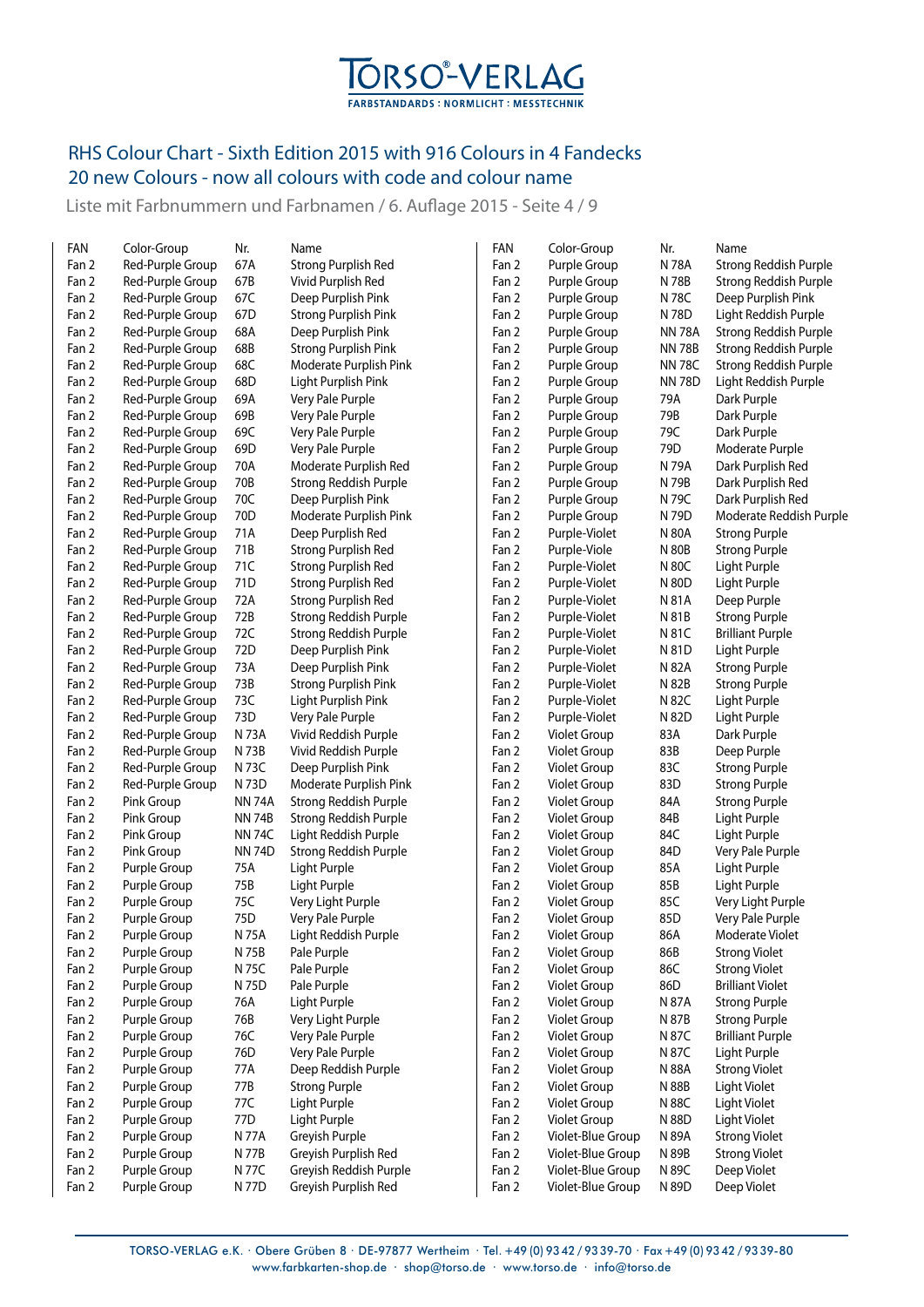

Liste mit Farbnummern und Farbnamen / 6. Auflage 2015 - Seite 5 / 9

| FAN            | Color-Group                            | Nr.             | Name                                            | FAN            | Color-Group                          | Nr.          | Name                                                       |
|----------------|----------------------------------------|-----------------|-------------------------------------------------|----------------|--------------------------------------|--------------|------------------------------------------------------------|
| Fan 2          | Violet-Blue Group                      | 90A             | <b>Strong Violet</b>                            | Fan 2          | <b>Blue Group</b>                    | 102A         | Deep Blue                                                  |
| Fan 2          | Violet-Blue Group                      | 90B             | <b>Strong Violet</b>                            | Fan 2          | <b>Blue Group</b>                    | 102B         | Moderate Blue                                              |
| Fan 2          | Violet-Blue Group                      | 90C             | <b>Brilliant Violet</b>                         | Fan 2          | <b>Blue Group</b>                    | 102C         | <b>Strong Blue</b>                                         |
| Fan 2          | Violet-Blue Group                      | 90 <sub>D</sub> | <b>Brilliant Violet</b>                         | Fan 2          | <b>Blue Group</b>                    | 102D         | Moderate Blue                                              |
| Fan 2          | Violet-Blue Group                      | 91A             | Light Violet                                    | Fan 2          | <b>Blue Group</b>                    | 103A         | Greyish Purplish Blue                                      |
| Fan 2          | Violet-Blue Group                      | 91B             | Light Violet                                    | Fan 2          | <b>Blue Group</b>                    | 103B         | Dark Blue                                                  |
| Fan 2          | Violet-Blue Group                      | 91C             | Very Pale Purple                                | Fan 2          | <b>Blue Group</b>                    | 103C         | Dark Blue                                                  |
| Fan 2          | Violet-Blue Group                      | 91D             | Very Pale Violet                                | Fan 2          | <b>Blue Group</b>                    | 103D         | Moderate Blue                                              |
| Fan 2          | Violet-Blue Group                      | 92A             | <b>Brilliant Violet</b>                         | Fan 2          | <b>Blue Group</b>                    | 104A         | <b>Strong Blue</b>                                         |
| Fan 2          | Violet-Blue Group                      | 92B             | Light Violet                                    | Fan 2          | <b>Blue Group</b>                    | 104B         | <b>Strong Blue</b>                                         |
| Fan 2          | Violet-Blue Group                      | 92C             | <b>Light Violet</b>                             | Fan 2          | <b>Blue Group</b>                    | 104C         | <b>Brilliant Blue</b>                                      |
| Fan 2          | Violet-Blue Group                      | 92D             | Very Pale Purple                                | Fan 2          | <b>Blue Group</b>                    | 104D         | Light Blue                                                 |
| Fan 2          | Violet-Blue Group                      | N 92A           | Dark Greyish Purple                             | Fan 2          | <b>Blue Group</b>                    | 105A         | Deep Blue                                                  |
| Fan 2          | Violet-Blue Group                      | N 92B           | Dark Violet                                     | Fan 2          | <b>Blue Group</b>                    | 105B         | <b>Strong Blue</b>                                         |
| Fan 2          | Violet-Blue Group                      | N 92C           | Dark Violet                                     | Fan 2          | <b>Blue Group</b>                    | 105C         | <b>Strong Blue</b>                                         |
| Fan 2          | Violet-Blue Group                      | N 92D           | Greyish Violet                                  | Fan 2          | <b>Blue Group</b>                    | 105D         | <b>Strong Blue</b>                                         |
| Fan 2          | Violet-Blue Group                      | 93A             | Deep Violet                                     | Fan 2          | <b>Blue Group</b>                    | 106A         | <b>Brilliant Blue</b>                                      |
| Fan 2          | Violet-Blue Group                      | 93B             | <b>Strong Violet</b>                            | Fan 2          | <b>Blue Group</b>                    | 106B         | Light Blue                                                 |
| Fan 2          | Violet-Blue Group                      | 93C             | <b>Strong Violet</b>                            | Fan 2          | <b>Blue Group</b>                    | 106C         | Very Light Blue                                            |
| Fan 2          | Violet-Blue Group                      | 93D             | Light Violet                                    | Fan 2          | <b>Blue Group</b>                    | 106D         | Very Pale Purplish Blue                                    |
| Fan 2          | Violet-Blue Group                      | 94A             | <b>Strong Violet</b>                            | Fan 2          | <b>Blue Group</b>                    | 107A         | <b>Strong Blue</b>                                         |
| Fan 2          | Violet-Blue Group                      | 94B             | <b>Strong Purplish Blue</b>                     | Fan 2          | <b>Blue Group</b>                    | 107B         | <b>Strong Blue</b>                                         |
| Fan 2          | Violet-Blue Group                      | 94C             | <b>Brilliant Purplish Blue</b>                  | Fan 2          | <b>Blue Group</b>                    | 107C         | Light Blue                                                 |
| Fan 2          | Violet-Blue Group                      | 94D             | Light Violet                                    | Fan 2          | <b>Blue Group</b>                    | 107D         | Light Blue                                                 |
| Fan 2          | Violet-Blue Group                      | 95A             | Vivid Purplish Blue                             | Fan 2          | <b>Blue Group</b>                    | 108A         | Very Pale Blue                                             |
| Fan 2          | Violet-Blue Group                      | 95B             | Vivid Blue                                      | Fan 2          | <b>Blue Group</b>                    | 108B         | Very Pale Blue                                             |
| Fan 2          | Violet-Blue Group                      | 95C             | <b>Strong Purplish Blue</b>                     | Fan 2          | <b>Blue Group</b>                    | 108C         | Very Pale Blue                                             |
| Fan 2          | Violet-Blue Group                      | 95D             | Light Purplish Blue                             | Fan 2          | <b>Blue Group</b>                    | 108D         | Very Pale Blue                                             |
| Fan 2          | <b>Blue Group</b>                      | N 95A           | <b>Strong Blue</b>                              | Fan 2          | <b>Blue Group</b>                    | N 109A       | Vivid Blue                                                 |
| Fan 2          | <b>Blue Group</b>                      | N 95B           | <b>Strong Blue</b>                              | Fan 2          | <b>Blue Group</b>                    | N 109B       | <b>Strong Blue</b>                                         |
| Fan 2          | <b>Blue Group</b>                      | N 95C           | Moderate Blue                                   | Fan 2          | <b>Blue Group</b>                    | N 109C       | <b>Brilliant Blue</b>                                      |
| Fan 2          | <b>Blue Group</b>                      | N 95D           | Moderate Blue                                   | Fan 2          | <b>Blue Group</b>                    | N 109D       | Light Blue                                                 |
| Fan 2          | Violet-Blue Group                      | 96A             | Vivid Purplish Blue                             | Fan 2          | <b>Blue Group</b>                    | 110A         | <b>Strong Blue</b>                                         |
| Fan 2          | Violet-Blue Group                      | 96B             | Vivid Purplish Blue                             | Fan 2          | <b>Blue Group</b>                    | 110B         | <b>Strong Blue</b>                                         |
| Fan 2          | Violet-Blue Group                      | 96C             | <b>Strong Purplish Blue</b>                     | Fan 2          | <b>Blue Group</b>                    | 110C         | Light Blue                                                 |
| Fan 2          | Violet-Blue Group                      | 96D             | <b>Brilliant Purplish Blue</b>                  | Fan 2          | <b>Blue Group</b>                    | 110D         | Very Light Blue                                            |
| Fan 2          | Violet-Blue Group                      | 97A             | <b>Brilliant Purplish Blue</b>                  | Fan 3          | <b>Blue-Green Group</b>              | 111A         | <b>Strong Blue</b>                                         |
| Fan 2          | Violet-Blue Group                      | 97B             | Light Purplish Blue                             | Fan 3          | Blue-Green Group                     | 111B         | <b>Brilliant Greenish Blue</b>                             |
| Fan 2          | Violet-Blue Group                      | 97C             | Very Pale Purplish Blue                         | Fan 3          | Blue-Green Group                     | 111C         | Light Greenish Blue                                        |
| Fan 2          | Violet-Blue Group                      | 97D             | Very Pale Purple                                | Fan 3          | Blue-Green Group                     | 111D         | Very Pale Blue                                             |
| Fan 2          | Violet-Blue Group                      | 98A             | <b>Strong Purplish Blue</b>                     | Fan 3          | Blue-Green Group                     | 112A         | Very Pale Blue                                             |
| Fan 2          | Violet-Blue Group                      | 98B             | Moderate Blue                                   | Fan 3          | Blue-Green Group                     | 112B         | Very Pale Blue                                             |
| Fan 2          | Violet-Blue Group                      | 98C             | Light Blue                                      | Fan 3          | <b>Blue-Green Group</b>              | 112C         | Very Pale Blue                                             |
| Fan 2          | Violet-Blue Group                      | 98D             | Light Purplish Blue                             | Fan 3          | Blue-Green Group                     | 112D         | <b>Bluish White</b>                                        |
| Fan 2          | <b>Blue Group</b>                      | 99A             | Deep Purplish Blue                              | Fan 3          | Blue-Green Group                     | 113A         | <b>Strong Greenish Blue</b>                                |
| Fan 2          | <b>Blue Group</b>                      | 99B             | Vivid Purplish Blue                             | Fan 3          | <b>Blue-Green Group</b>              | 113B         | <b>Brilliant Greenish Blue</b>                             |
| Fan 2          | <b>Blue Group</b>                      | 99C             | Vivid Purplish Blue                             | Fan 3          | Blue-Green Group                     | 113C         | Light Blue                                                 |
| Fan 2          | <b>Blue Group</b>                      | 99D             | <b>Vivid Violet</b>                             | Fan 3          | Blue-Green Group                     | 113D         | Very Pale Blue                                             |
| Fan 2          | <b>Blue Group</b>                      | 100A            | Vivid Purplish Blue                             | Fan 3          | Blue-Green Group                     | 114A         | Dark Greenish Blue                                         |
| Fan 2          | <b>Blue Group</b>                      | 100B            | <b>Strong Blue</b>                              | Fan 3          | Blue-Green Group                     | 114B         | Moderate Greenish Blue                                     |
|                |                                        | 100C            |                                                 |                |                                      |              |                                                            |
| Fan 2<br>Fan 2 | <b>Blue Group</b><br><b>Blue Group</b> | 100D            | Light Purplish Blue<br>Very Light Purplish Blue | Fan 3<br>Fan 3 | Blue-Green Group<br>Blue-Green Group | 114C<br>114D | <b>Strong Greenish Blue</b><br><b>Strong Greenish Blue</b> |
| Fan 2          | <b>Blue Group</b>                      | 101A            | Vivid Blue                                      | Fan 3          | Blue-Green Group                     | 115A         | Moderate Blue                                              |
| Fan 2          | <b>Blue Group</b>                      | 101B            | <b>Strong Blue</b>                              | Fan 3          | Blue-Green Group                     | 115B         | Light Blue                                                 |
| Fan 2          | <b>Blue Group</b>                      | 101C            | Light Blue                                      | Fan 3          | Blue-Green Group                     | 115C         | Pale Blue                                                  |
| Fan 2          | <b>Blue Group</b>                      | 101D            | Very Pale Purplish Blue                         | Fan 3          | Blue-Green Group                     | 115D         | Pale Blue                                                  |
|                |                                        |                 |                                                 |                |                                      |              |                                                            |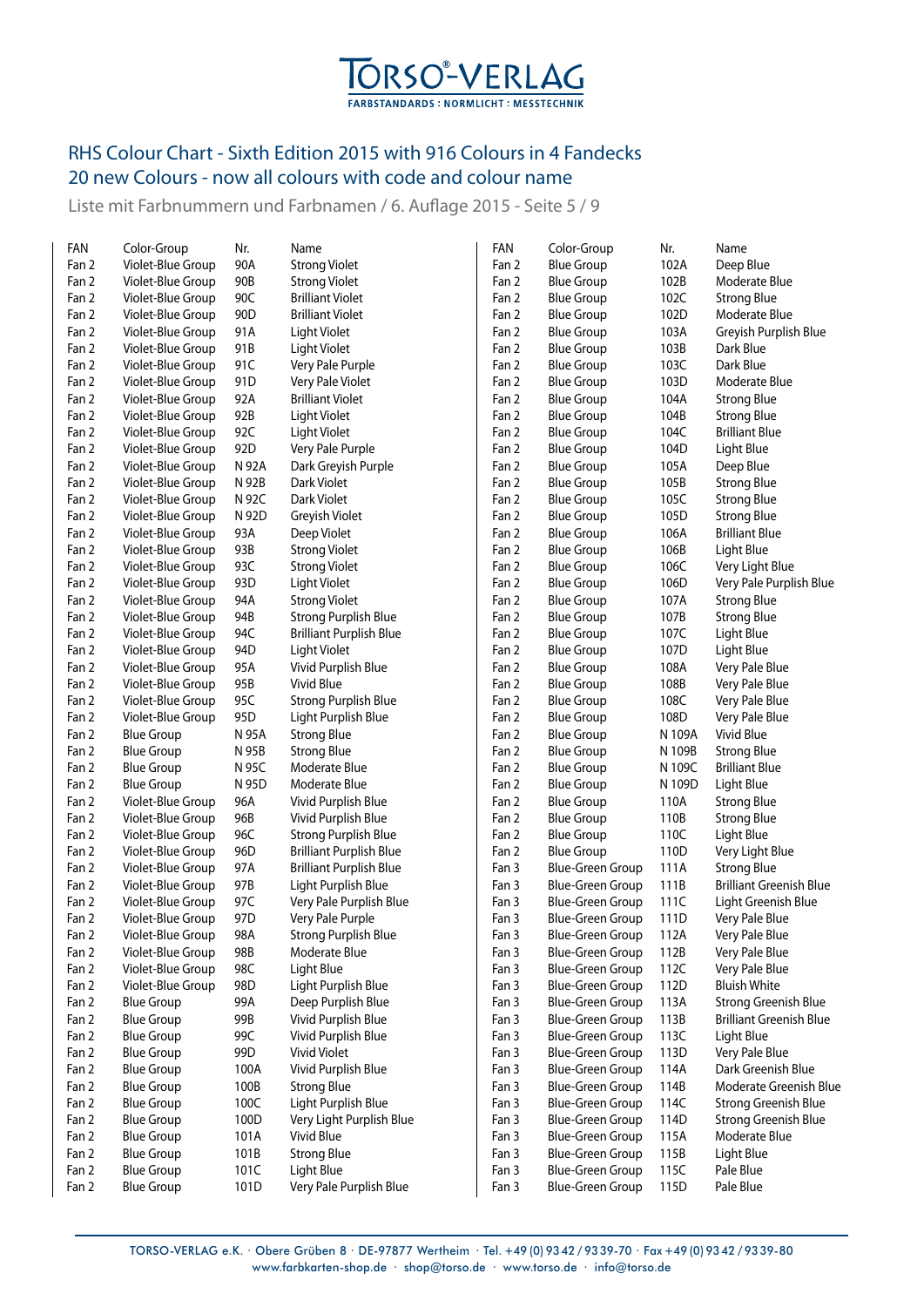

Liste mit Farbnummern und Farbnamen / 6. Auflage 2015 - Seite 6 / 9

| FAN   | Color-Group             | Nr.  | Name                           | FAN   | Color-Group | Nr.            | Name                             |
|-------|-------------------------|------|--------------------------------|-------|-------------|----------------|----------------------------------|
| Fan 3 | <b>Blue-Green Group</b> | 116A | Moderate Blue                  | Fan 3 | Green Group | 130A           | <b>Brilliant Green</b>           |
| Fan 3 | <b>Blue-Green Group</b> | 116B | Moderate Blue                  | Fan 3 | Green Group | 130B           | Light Green                      |
| Fan 3 | <b>Blue-Green Group</b> | 116C | Moderate Blue                  | Fan 3 | Green Group | 130C           | Very Light Green                 |
| Fan 3 | Blue-Green Group        | 116D | Light Greenish Blue            | Fan 3 | Green Group | 130D           | Very Pale Green                  |
| Fan 3 | <b>Blue-Green Group</b> | 117A | Light Greenish Blue            | Fan 3 | Green Group | 131A           | Dark Bluish Green                |
| Fan 3 | <b>Blue-Green Group</b> | 117B | Very Light Greenish Blue       | Fan 3 | Green Group | 131B           | Dark Green                       |
| Fan 3 | Blue-Green Group        | 117C | Very Light Greenish Blue       | Fan 3 | Green Group | 131C           | Moderate Green                   |
| Fan 3 | <b>Blue-Green Group</b> | 117D | Very Pale Blue                 | Fan 3 | Green Group | 131D           | <b>Strong Green</b>              |
| Fan 3 | <b>Blue-Green Group</b> | 118A | <b>Strong Greenish Blue</b>    | Fan 3 | Green Group | 132A           | Dark Green                       |
| Fan 3 | <b>Blue-Green Group</b> | 118B | <b>Brilliant Greenish Blue</b> | Fan 3 | Green Group | 132B           | <b>Strong Green</b>              |
| Fan 3 | <b>Blue-Green Group</b> | 118C | Light Greenish Blue            | Fan 3 | Green Group | 132C           | <b>Strong Green</b>              |
| Fan 3 | <b>Blue-Green Group</b> | 118D | Very Pale Blue                 | Fan 3 | Green Group | 132D           | Light Green                      |
| Fan 3 | <b>Blue-Green Group</b> | 119A | Moderate Greenish Blue         | Fan 3 | Green Group | 133A           | Dark Bluish Green                |
| Fan 3 | Blue-Green Group        | 119B | Light Greenish Blue            | Fan 3 | Green Group | 133B           | Moderate Bluish Green            |
| Fan 3 | Blue-Green Group        | 119C | Light Greenish Blue            | Fan 3 | Green Group | 133C           | Light Bluish Green               |
| Fan 3 | <b>Blue-Green Group</b> | 119D | Light Greenish Blue            | Fan 3 | Green Group | 133D           | Light Green                      |
| Fan 3 | <b>Blue-Green Group</b> | 120A | <b>Strong Greenish Blue</b>    | Fan 3 | Green Group | 134A           | Vivid Yellowish Green            |
| Fan 3 | <b>Blue-Green Group</b> | 120B | <b>Brilliant Greenish Blue</b> | Fan 3 | Green Group | 134B           | Strong Yellowish Green           |
| Fan 3 | <b>Blue-Green Group</b> | 120C | Light Greenish Blue            | Fan 3 | Green Group | 134C           | Brilliant Yellowish Green        |
| Fan 3 | <b>Blue-Green Group</b> | 120D | Very Pale Blue                 | Fan 3 | Green Group | 134D           | Light Yellowish Green            |
| Fan 3 | <b>Blue-Green Group</b> | 121A | Light Greenish Blue            | Fan 3 | Green Group | N 134A         | Dark Yellowish Green             |
| Fan 3 | <b>Blue-Green Group</b> | 121B | Light Greenish Blue            | Fan 3 | Green Group | N 134B         | Deep Yellowish Green             |
| Fan 3 | <b>Blue-Green Group</b> | 121C | Light Greenish Blue            | Fan 3 | Green Group | N 134C         | <b>Strong Green</b>              |
| Fan 3 | <b>Blue-Green Group</b> | 121D | Very Pale Blue                 | Fan 3 | Green Group | N 134D         | <b>Brilliant Green</b>           |
| Fan 3 | <b>Blue-Green Group</b> | 122A | Moderate Greenish Blue         | Fan 3 | Green Group | 135A           | Dark Green                       |
| Fan 3 | <b>Blue-Green Group</b> | 122B | Light Greenish Blue            | Fan 3 | Green Group | 135B           | Moderate Green                   |
| Fan 3 | <b>Blue-Green Group</b> | 122C | Pale Blue                      | Fan 3 | Green Group | 135C           | Strong Yellowish Green           |
| Fan 3 | <b>Blue-Green Group</b> | 122D | Very Pale Blue                 | Fan 3 | Green Group | 135D           | Light Yellowish Green            |
| Fan 3 | <b>Blue-Green Group</b> | 123A | Light Bluish Green             | Fan 3 | Green Group | 136A           | Dark Green                       |
| Fan 3 | <b>Blue-Green Group</b> | 123B | Very Light Bluish Green        | Fan 3 | Green Group | 136B           | Dark Yellowish Green             |
| Fan 3 | <b>Blue-Green Group</b> | 123C | Very Light Bluish Green        | Fan 3 | Green Group | 136C           | Moderate Yellowish Green         |
| Fan 3 | <b>Blue-Green Group</b> | 123D | Very Pale Green                | Fan 3 | Green Group | 136D           | Light Yellowish Green            |
| Fan 3 | <b>Blue-Green Group</b> | 124A | Strong Bluish Green            | Fan 3 | Green Group | 137A           | Moderate Olive Green             |
| Fan 3 | <b>Blue-Green Group</b> | 124B | Light Bluish Green             | Fan 3 | Green Group | 137B           | Moderate Olive Green             |
| Fan 3 | Blue-Green Group        | 124C | Light Bluish Green             | Fan 3 | Green Group | 137C           | Moderate Yellow Green            |
| Fan 3 | <b>Blue-Green Group</b> | 124D | Very Pale Green                | Fan 3 | Green Group | 137D           | Moderate Yellowish Green         |
| Fan 3 | Green Group             | 125A | <b>Strong Bluish Green</b>     | Fan 3 | Green Group | <b>NN 137A</b> | Greyish Olive Green              |
| Fan 3 | Green Group             | 125B | <b>Brilliant Bluish Green</b>  | Fan 3 | Green Group | <b>NN 137B</b> | Greyish Olive Green              |
| Fan 3 | Green Group             | 125C | <b>Brilliant Bluish Green</b>  | Fan 3 | Green Group | <b>NN 137C</b> | Greyish Olive Green              |
| Fan 3 | Green Group             | 125D | Very Light Bluish Green        | Fan 3 | Green Group | <b>NN 137D</b> | Greyish Olive Green              |
| Fan 3 | Green Group             | 126A | Moderate Bluish Green          | Fan 3 | Green Group | 138A           | Moderate Yellowish Green         |
| Fan 3 | Green Group             | 126B | Moderate Bluish Green          | Fan 3 | Green Group | 138B           | Moderate Yellow Green            |
| Fan 3 | Green Group             | 126C | Moderate Bluish Green          | Fan 3 | Green Group | 138C           | <b>Moderate Yellow Green</b>     |
| Fan 3 | Green Group             | 126D | Light Bluish Green             | Fan 3 | Green Group | 138D           | Light Yellow Green               |
| Fan 3 | Green Group             | 127A | Moderate Bluish Green          | Fan 3 | Green Group | N 138A         | Moderate Green                   |
| Fan 3 | Green Group             | 127B | <b>Strong Bluish Green</b>     | Fan 3 | Green Group | N 138B         | Moderate Yellowish Green         |
| Fan 3 | Green Group             | 127C | Strong Bluish Green            | Fan 3 | Green Group | N 138C         | Pale Greenish Yellow             |
| Fan 3 | Green Group             | 127D | Light Bluish Green             | Fan 3 | Green Group | N 138D         | <b>Brilliant Green</b>           |
| Fan 3 | Green Group             | 128A | <b>Brilliant Green</b>         | Fan 3 | Green Group | 139A           | Dark Yellowish Green             |
| Fan 3 | Green Group             | 128B | <b>Brilliant Bluish Green</b>  | Fan 3 | Green Group | 139B           | Moderate Yellowish Green         |
| Fan 3 | Green Group             | 128C | Light Bluish Green             | Fan 3 | Green Group | 139C           | Moderate Yellow Green            |
| Fan 3 | Green Group             | 128D | Very Pale Green                | Fan 3 | Green Group | 139D           | Moderate Yellow Green            |
| Fan 3 | Green Group             | 129A | <b>Brilliant Green</b>         | Fan 3 | Green Group | 140A           | Vivid Yellowish Green            |
| Fan 3 | Green Group             | 129B | <b>Brilliant Green</b>         | Fan 3 | Green Group | 140B           | <b>Brilliant Yellowish Green</b> |
| Fan 3 | Green Group             | 129C | Light Green                    | Fan 3 | Green Group | 140C           | <b>Brilliant Yellowish Green</b> |
| Fan 3 | Green Group             | 129D | Very Light Green               | Fan 3 | Green Group | 140D           | Light Yellowish Green            |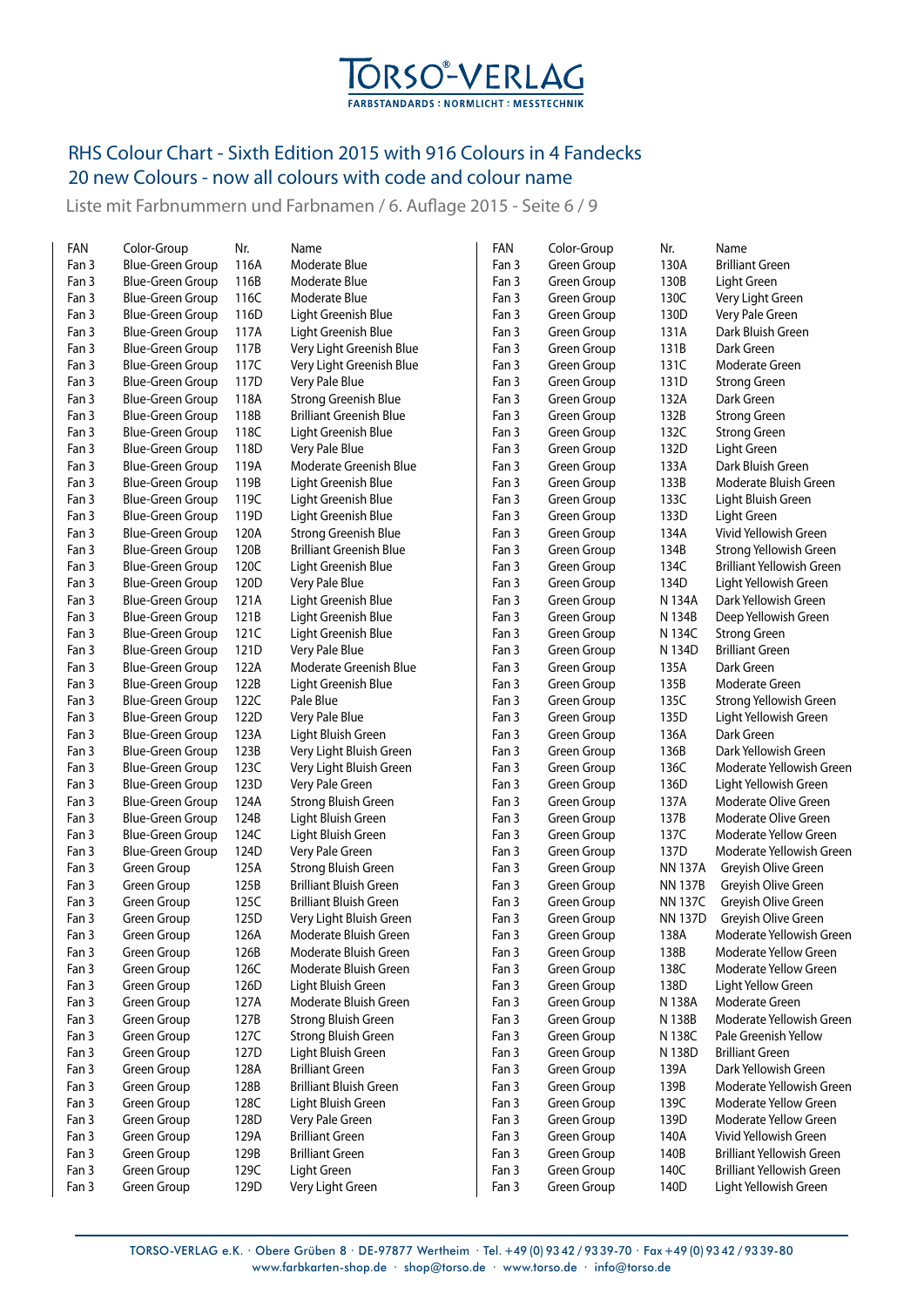

Liste mit Farbnummern und Farbnamen / 6. Auflage 2015 - Seite 7 / 9

| FAN   | Color-Group  | Nr.    | Name                             | FAN   | Color-Group        | Nr.            | Name                          |
|-------|--------------|--------|----------------------------------|-------|--------------------|----------------|-------------------------------|
| Fan 3 | Green Group  | 141A   | Deep Yellowish Green             | Fan 3 | Yellow-Green       | 153A           | Deep Greenish Yellow          |
| Fan 3 | Green Group  | 141B   | Deep Yellowish Green             | Fan 3 | Yellow-Green       | 153B           | <b>Strong Greenish Yellow</b> |
| Fan 3 | Green Group  | 141C   | Strong Yellowish Green           | Fan 3 | Yellow-Green       | 153C           | <b>Strong Greenish Yellow</b> |
| Fan 3 | Green Group  | 141D   | <b>Strong Yellow Green</b>       | Fan 3 | Yellow-Green       | 153D           | <b>Strong Yellow</b>          |
| Fan 3 | Green Group  | 142A   | <b>Strong Yellow Green</b>       | Fan 3 | Yellow-Green       | 154A           | Vivid Yellow Green            |
| Fan 3 | Green Group  | 142B   | <b>Brilliant Yellow Green</b>    | Fan 3 | Yellow-Green       | 154B           | <b>Brilliant Yellow Green</b> |
| Fan 3 | Green Group  | 142C   | Light Yellow Green               | Fan 3 | Yellow-Green       | 154C           | <b>Brilliant Yellow Green</b> |
| Fan 3 | Green Group  | 142D   | Light Yellow Green               | Fan 3 | Yellow-Green       | 154D           | Light Yellow Green            |
| Fan 3 | Green Group  | 143A   | <b>Strong Yellow Green</b>       | Fan 4 | White Group        | 155A           | Pale Yellow Green             |
| Fan 3 | Green Group  | 143B   | <b>Strong Yellow Green</b>       | Fan 4 | White Group        | 155B           | Yellowish White               |
| Fan 3 | Green Group  | 143C   | <b>Strong Yellow Green</b>       | Fan 4 | <b>White Group</b> | 155C           | Greenish White                |
| Fan 3 | Green Group  | 143D   | Moderate Yellow Green            | Fan 4 | White Group        | 155D           | Yellowish White               |
| Fan 3 | Yellow-Green | 144A   | <b>Strong Yellow Green</b>       | Fan 4 | <b>White Group</b> | N 155A         | <b>Bluish White</b>           |
| Fan 3 | Yellow-Green | 144B   | <b>Strong Yellow Green</b>       | Fan 4 | White Group        | N 155B         | Pinkish White                 |
| Fan 3 | Yellow-Green | 144C   | <b>Strong Yellow Green</b>       | Fan 4 | White Group        | N 155C         | Pinkish White                 |
| Fan 3 | Yellow-Green | 144D   | Light Yellow Green               | Fan 4 | <b>White Group</b> | N 155D         | Yellowish White               |
| Fan 3 | Yellow-Green | N 144A | Strong Yellowish Green           | Fan 4 | <b>White Group</b> | <b>NN 155A</b> | Yellowish White               |
| Fan 3 | Yellow-Green | N 144B | <b>Strong Yellow</b>             | Fan 4 | <b>White Group</b> | <b>NN155B</b>  | White                         |
| Fan 3 | Yellow-Green | N 144C | <b>Strong Yellow Green</b>       | Fan 4 | White Group        | <b>NN155C</b>  | White                         |
| Fan 3 | Yellow-Green | N 144D | <b>Strong Yellow Green</b>       | Fan 4 | <b>White Group</b> | <b>NN155D</b>  | White                         |
| Fan 3 | Yellow-Green | 145A   | <b>Strong Yellow Green</b>       | Fan 4 | Greyed-White       | 156A           | Yellowish Grey                |
| Fan 3 | Yellow-Green | 145B   | Light Yellow Green               | Fan 4 | Greyed-White       | 156B           | Yellowish Grey                |
| Fan 3 | Yellow-Green | 145C   | Light Yellow Green               | Fan 4 | Greyed-White       | 156C           | Yellowish Grey                |
| Fan 3 | Yellow-Green | 145D   | Light Yellow Green               | Fan 4 | Greyed-White       | 156D           | Yellowish White               |
| Fan 3 | Yellow-Green | 146A   | Moderate Olive Green             | Fan 4 | Green-White        | 157A           | Pale Yellow Green             |
| Fan 3 | Yellow-Green | 146B   | Moderate Yellow Green            | Fan 4 | Green-White        | 157B           | Pale Yellow Green             |
| Fan 3 | Yellow-Green | 146C   | Moderate Yellow Green            | Fan 4 | Green-White        | 157C           | Pale Yellow Green             |
| Fan 3 | Yellow-Green | 146D   | Moderate Yellow Green            | Fan 4 | Green-White        | 157D           | Greenish White                |
| Fan 3 | Yellow-Green | 147A   | Moderate Olive Green             | Fan 4 | Yellow-White       | 158A           | Pale Yellow                   |
| Fan 3 | Yellow-Green | 147B   | Moderate Yellow Green            | Fan 4 | Yellow-White       | 158B           | Pale Yellow                   |
| Fan 3 | Yellow-Green | 147C   | Moderate Yellow Green            | Fan 4 | Yellow-White       | 158C           | Yellowish White               |
| Fan 3 | Yellow-Green | 147D   | Moderate Yellow Green            | Fan 4 | Yellow-White       | 158D           | Yellowish White               |
| Fan 3 | Yellow-Green | 148A   | Moderate Yellow Green            | Fan 4 |                    | 159A           |                               |
|       | Yellow-Green |        | Moderate Yellow Green            |       | Orange-White       | 159B           | Light Yellowish Pink          |
| Fan 3 |              | 148B   |                                  | Fan 4 | Orange-White       |                | Pale Orange Yellow            |
| Fan 3 | Yellow-Green | 148C   | Greyish Yellow Green             | Fan 4 | Orange-White       | 159C           | Pale Orange Yellow            |
| Fan 3 | Yellow-Green | 148D   | Greyish Yellow Green             | Fan 4 | Orange-White       | 159D           | Pale Yellowish Pink           |
| Fan 3 | Yellow-Green | N 148A | Moderate Yellow Green            | Fan 4 | Greyed-Yellow      | 160A           | Moderate Yellow               |
| Fan 3 | Yellow-Green | N 148B | <b>Moderate Yellow Green</b>     | Fan 4 | Greyed-Yellow      | 160B           | Light Yellow                  |
| Fan 3 | Yellow-Green | N 148C | Moderate Yellow Green            | Fan 4 | Greyed-Yellow      | 160C           | Pale Greenish Yellow          |
| Fan 3 | Yellow-Green | N 148D | Moderate Yellow Green            | Fan 4 | Greyed-Yellow      | 160D           | Pale Yellow                   |
| Fan 3 | Yellow-Green | 149A   | <b>Brilliant Yellow Green</b>    | Fan 4 | Greyed-Yellow      | 161A           | Moderate Yellow               |
| Fan 3 | Yellow-Green | 149B   | <b>Brilliant Yellow Green</b>    | Fan 4 | Greyed-Yellow      | 161B           | Moderate Yellow               |
| Fan 3 | Yellow-Green | 149C   | <b>Brilliant Yellow Green</b>    | Fan 4 | Greyed-Yellow      | 161C           | Pale Yellow                   |
| Fan 3 | Yellow-Green | 149D   | Pale Yellow Green                | Fan 4 | Greyed-Yellow      | 161D           | Pale Yellow                   |
| Fan 3 | Yellow-Green | 150A   | <b>Brilliant Yellow Green</b>    | Fan 4 | Greyed-Yellow      | 162A           | Moderate Yellow               |
| Fan 3 | Yellow-Green | 150B   | <b>Brilliant Yellow Green</b>    | Fan 4 | Greyed-Yellow      | 162B           | Moderate Yellow               |
| Fan 3 | Yellow-Green | 150C   | <b>Brilliant Yellow Green</b>    | Fan 4 | Greyed-Yellow      | 162C           | Light Yellow                  |
| Fan 3 | Yellow-Green | 150D   | Light Yellow Green               | Fan 4 | Greyed-Yellow      | 162D           | Pale Yellow                   |
| Fan 3 | Yellow-Green | 151A   | <b>Strong Greenish Yellow</b>    | Fan 4 | Greyed-Orange      | 163A           | Deep Orange Yellow            |
| Fan 3 | Yellow-Green | 151B   | <b>Strong Greenish Yellow</b>    | Fan 4 | Greyed-Orange      | 163B           | <b>Strong Orange Yellow</b>   |
| Fan 3 | Yellow-Green | 151C   | <b>Strong Greenish Yellow</b>    | Fan 4 | Greyed-Orange      | 163C           | Moderate Yellow               |
| Fan 3 | Yellow-Green | 151D   | <b>Brilliant Greenish Yellow</b> | Fan 4 | Greyed-Orange      | 163D           | Light Yellow                  |
| Fan 3 | Yellow-Green | 152A   | Light Olive                      | Fan 4 | Greyed-Orange      | N 163A         | Dark Orange                   |
| Fan 3 | Yellow-Green | 152B   | Light Olive                      | Fan 4 | Greyed-Orange      | N 163B         | <b>Strong Orange</b>          |
| Fan 3 | Yellow-Green | 152C   | Dark Greenish Yellow             | Fan 4 | Greyed-Orange      | N 163C         | <b>Strong Orange Yellow</b>   |
| Fan 3 | Yellow-Green | 152D   | Dark Greenish Yellow             | Fan 4 | Greyed-Orange      | N 163D         | <b>Strong Orange Yellow</b>   |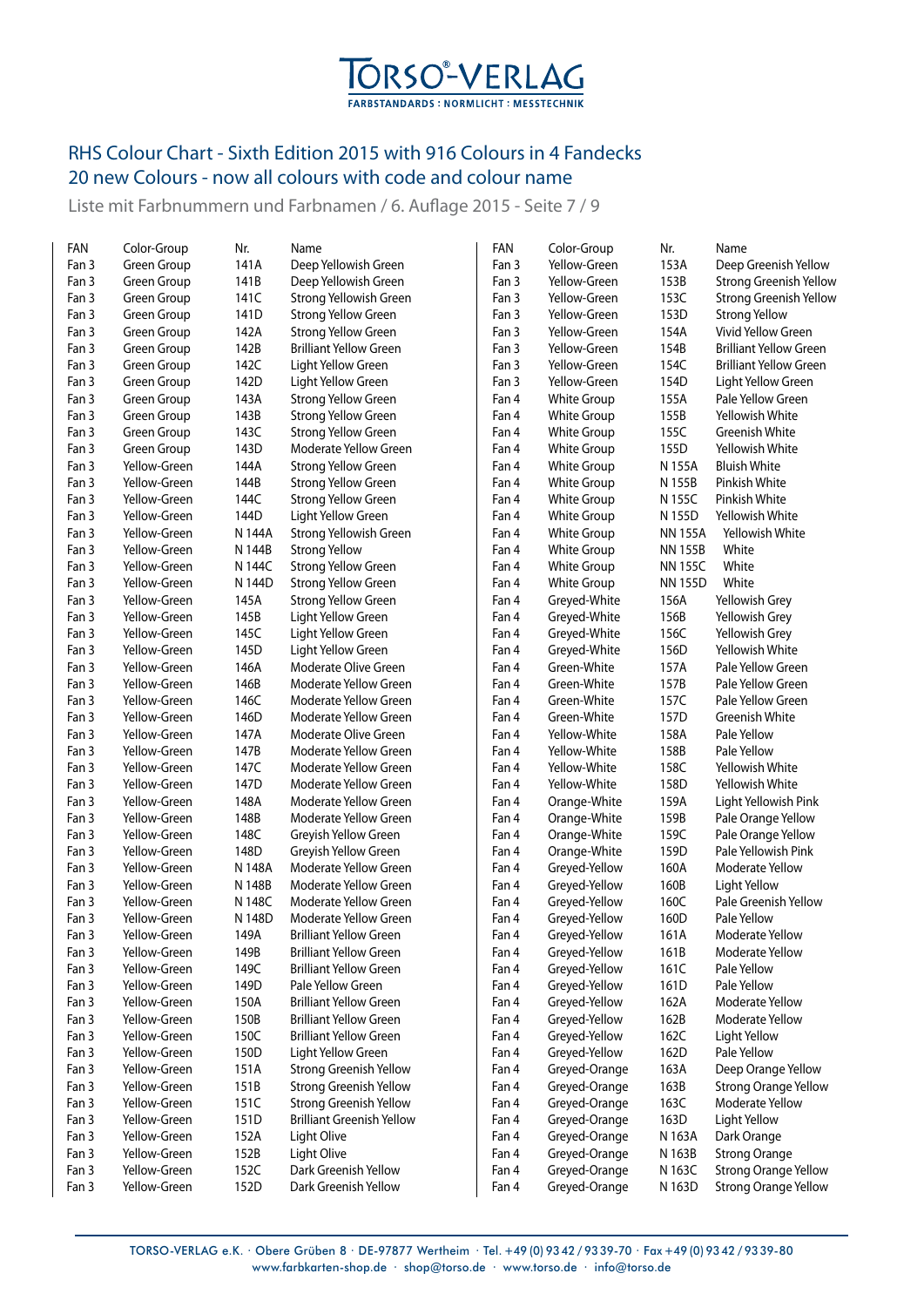

Liste mit Farbnummern und Farbnamen / 6. Auflage 2015 - Seite 8 / 9

| FAN   | Color-Group    | Nr.    | Name                    | FAN   | Color-Group   | Nr.    | Name                    |
|-------|----------------|--------|-------------------------|-------|---------------|--------|-------------------------|
| Fan 4 | Greyed-Orange  | 164A   | <b>Brownish Orange</b>  | Fan 4 | Greyed-Orange | 175A   | Moderate Reddish Brown  |
| Fan 4 | Greyed-Orange  | 164B   | Moderate Orange Yellow  | Fan 4 | Greyed-Orange | 175B   | Dark Reddish Orange     |
| Fan 4 | Greyed-Orange  | 164C   | Moderate Orange Yellow  | Fan 4 | Greyed-Orange | 175C   | Dark Reddish Orange     |
| Fan 4 | Greyed-Orange  | 164D   | Pale Yellow             | Fan 4 | Greyed-Orange | 175D   | Moderate Reddish Orange |
| Fan 4 | Greyed-Orange  | 165A   | Moderate Brown          | Fan 4 | Greyed-Orange | 176A   | Greyish Red             |
| Fan 4 | Greyed-Orange  | 165B   | <b>Brownish Orange</b>  | Fan 4 | Greyed-Orange | 176B   | Moderate Reddish Brown  |
| Fan 4 | Greyed-Orange  | 165C   | Moderate Orange Yellow  | Fan 4 | Greyed-Orange | 176C   | Greyish Reddish Orange  |
| Fan 4 | Greyed-Orange  | 165D   | Pale Yellow             | Fan 4 | Greyed-Orange | 176D   | Greyish Reddish Orange  |
| Fan 4 | Greyed-Orange  | 166A   | Greyish Brown           | Fan 4 | Greyed-Orange | 177A   | Moderate Reddish Brown  |
| Fan 4 | Greyed-Orange  | 166B   | Moderate Reddish Brown  | Fan 4 | Greyed-Orange | 177B   | Light Reddish Brown     |
| Fan 4 | Greyed-Orange  | 166C   | <b>Brownish Orange</b>  | Fan 4 | Greyed-Orange | 177C   | Greyish Reddish Orange  |
| Fan 4 | Greyed-Orange  | 166D   | Moderate Orange         | Fan 4 | Greyed-Orange | 177D   | Greyish Reddish Orange  |
| Fan 4 | Greyed-Orange  | 167A   | Moderate Orange         | Fan 4 | Greyed-Red    | 178A   | Greyish Red             |
| Fan 4 | Greyed-Orange  | 167B   | Moderate Orange         | Fan 4 | Greyed-Red    | 178B   | Dark Reddish Orange     |
| Fan 4 | Greyed-Orange  | 167C   | Moderate Orange         | Fan 4 | Greyed-Red    | 178C   | Moderate Reddish Orange |
| Fan 4 | Greyed-Orange  | 167D   | Moderate Orange Yellow  | Fan 4 | Greyed-Red    | 178D   | Moderate Reddish Orange |
| Fan 4 | Greyed-Orange  | N 167A | <b>Brownish Orange</b>  | Fan 4 | Greyed-Red    | 179A   | Moderate Red            |
| Fan 4 | Greyed-Orange  | N 167B | <b>Brownish Orange</b>  | Fan 4 | Greyed-Red    | 179B   | Moderate Red            |
| Fan 4 | Greyed-Orange  | N 167C | Moderate Orange         | Fan 4 | Greyed-Red    | 179C   | Moderate Reddish Orange |
| Fan 4 | Greyed-Orange  | N 167D | Moderate Orange         | Fan 4 | Greyed-Red    | 179D   | Moderate Yellowish Pink |
| Fan 4 | Greyed-Orange  | 168A   | <b>Strong Orange</b>    | Fan 4 | Greyed-Red    | 180A   | Moderate Red            |
| Fan 4 | Greyed-Orange  | 168B   | <b>Strong Orange</b>    | Fan 4 | Greyed-Red    | 180B   | Moderate Red            |
| Fan 4 | Greyed-Orange  | 168C   | Moderate Orange         | Fan 4 | Greyed-Red    | 180C   | Moderate Red            |
| Fan 4 | Greyed-Orange  | 168D   | Moderate Orange Yellow  | Fan 4 | Greyed-Red    | 180D   | Deep Pink               |
| Fan 4 | Greyed-Orange  | 169A   | Strong Reddish Orange   | Fan 4 | Greyed-Red    | 181A   | Moderate Red            |
| Fan 4 | Greyed-Orange  | 169B   | <b>Strong Orange</b>    | Fan 4 | Greyed-Red    | 181B   | Moderate Red            |
| Fan 4 | Greyed-Orange  | 169C   | <b>Strong Orange</b>    | Fan 4 | Greyed-Red    | 181C   | Moderate Red            |
| Fan 4 | Greyed-Orange  | 169D   | <b>Strong Orange</b>    | Fan 4 | Greyed-Red    | 181D   | Dark Yellowish Pink     |
| Fan 4 | Greyed-Orange  | 170A   | <b>Strong Orange</b>    | Fan 4 | Greyed-Red    | 182A   | Moderate Red            |
| Fan 4 | Greyed-Orange  | 170B   | Moderate Orange         | Fan 4 | Greyed-Red    | 182B   | Greyish Red             |
| Fan 4 | Greyed-Orange  | 170C   | Moderate Orange         | Fan 4 | Greyed-Red    | 182C   | Dark Pink               |
| Fan 4 | Greyed-Orange  | 170D   | Moderate Orange         | Fan 4 | Greyed-Red    | 182D   | Dark Pink               |
| Fan 4 | Greyed-Orange  | N 170A | <b>Brownish Orange</b>  | Fan 4 | Greyed-Purple | 183A   | Dark Red                |
| Fan 4 | Greyed-Orange  | N 170B | Moderate Orange         | Fan 4 | Greyed-Purple | 183B   | Dark Red                |
| Fan 4 | Greyed-Orange  | N 170C | Moderate Yellowish Pink | Fan 4 | Greyed-Purple | 183C   | Moderate Red            |
| Fan 4 | Greyed-Orangep | N 170D | Moderate Yellowish Pink | Fan 4 | Greyed-Purple | 183D   | Moderate Red            |
| Fan 4 | Greyed-Orange  | 171A   | Moderate Reddish Orange | Fan 4 | Greyed-Purple | 184A   | Greyish Red             |
| Fan 4 | Greyed-Orange  | 171B   | <b>Brownish Orange</b>  | Fan 4 | Greyed-Purple | 184B   | Moderate Red            |
| Fan 4 | Greyed-Orange  | 171C   | Moderate Orange         | Fan 4 | Greyed-Purple | 184C   | Moderate Purplish Red   |
| Fan 4 | Greyed-Orange  | 171D   | Moderate Orange         | Fan 4 | Greyed-Purple | 184D   | Moderate Purplish Red   |
| Fan 4 | Greyed-Orange  | 172A   | <b>Strong Brown</b>     | Fan 4 | Greyed-Purple | 185A   | Deep Reddish Purple     |
| Fan 4 | Greyed-Orange  | 172B   | Dark Reddish Orange     | Fan 4 | Greyed-Purple | 185B   | Moderate Red            |
| Fan 4 | Greyed-Orange  | 172C   | <b>Brownish Orange</b>  | Fan 4 | Greyed-Purple | 185C   | Moderate Purplish Red   |
| Fan 4 | Greyed-Orange  | 172D   | Moderate Orange         | Fan 4 | Greyed-Purple | 185D   | Deep Pink               |
| Fan 4 | Greyed-Orange  | N 172A | Moderate Reddish Orange | Fan 4 | Greyed-Purple | 186A   | Moderate Purplish Red   |
| Fan 4 | Greyed-Orange  | N 172B | Moderate Reddish Orange | Fan 4 | Greyed-Purple | 186B   | Moderate Purplish Red   |
| Fan 4 | Greyed-Orange  | N 172C | <b>Strong Orange</b>    | Fan 4 | Greyed-Purple | 186C   | Dark Purplish Pink      |
| Fan 4 | Greyed-Orange  | N 172D | Moderate Orange         | Fan 4 | Greyed-Purple | 186D   | Moderate Purplish Pink  |
| Fan 4 | Greyed-Orange  | 173A   | Dark Reddish Orange     | Fan 4 | Greyed-Purple | N 186A | Dark Purplish Grey      |
| Fan 4 | Greyed-Orange  | 173B   | Moderate Reddish Orange | Fan 4 | Greyed-Purple | N 186B | Dark Greyish Purple     |
| Fan 4 | Greyed-Orange  | 173C   | Moderate Orange         | Fan 4 | Greyed-Purple | N 186C | Dark Greyish Red        |
| Fan 4 | Greyed-Orange  | 173D   | Moderate Yellowish Pink | Fan 4 | Greyed-Purple | N 186D | Dark Purplish Red       |
| Fan 4 | Greyed-Orange  | 174A   | Moderate Reddish Brown  | Fan 4 | Greyed-Purple | 187A   | Dark Red                |
| Fan 4 | Greyed-Orange  | 174B   | Greyish Reddish Orange  | Fan 4 | Greyed-Purple | 187B   | Dark Red                |
| Fan 4 | Greyed-Orange  | 174C   | Greyish Reddish Orange  | Fan 4 | Greyed-Purple | 187C   | Dark Red                |
| Fan 4 | Greyed-Orange  | 174D   | Greyish Reddish Orange  | Fan 4 | Greyed-Purple | 187D   | Deep Purplish Red       |
|       |                |        |                         |       |               |        |                         |